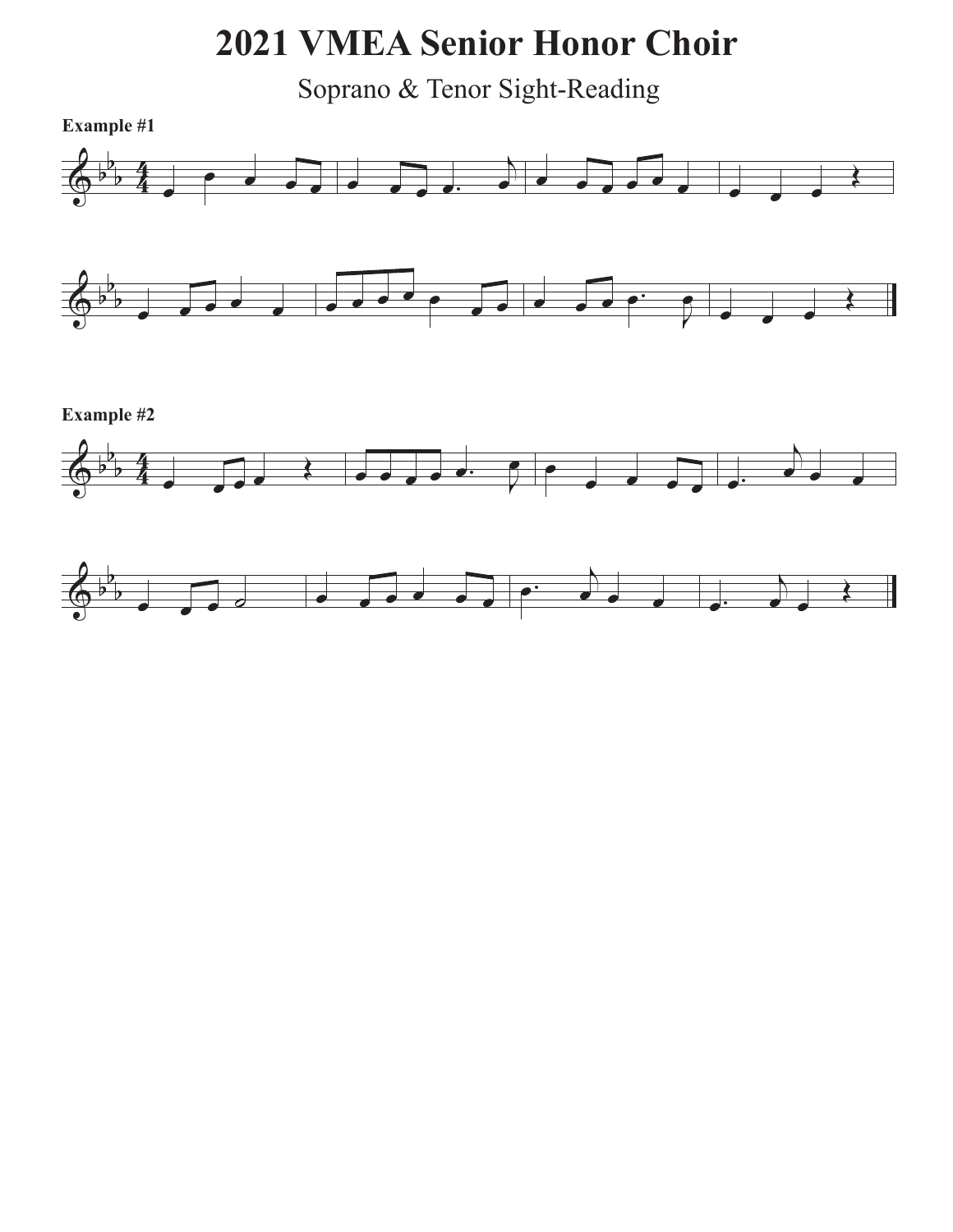**2021 VMEA Senior Honor Choir**

Soprano & Tenor Sight-Reading